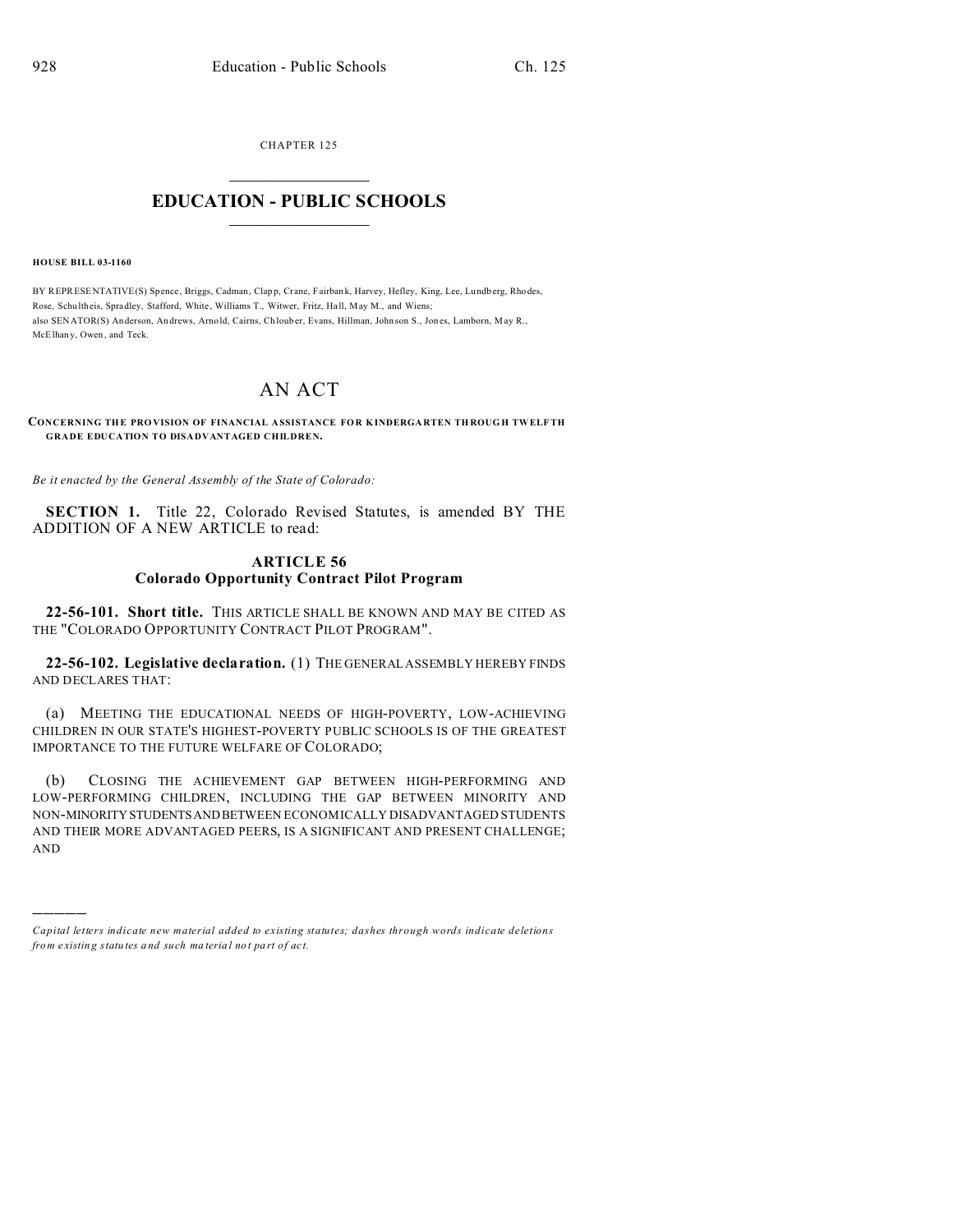(c) PROVIDING A BROADER RANGE OF EDUCATIONAL OPTIONS TO PARENTS AND UTILIZING EXISTING RESOURCES AND EDUCATIONAL STRUCTURES MAY HELP HIGH-POVERTY, LOW-ACHIEVING STUDENTS IMPROVETHEIRACADEMIC ACHIEVEMENT.

(2) THE GENERAL ASSEMBLY FURTHER FINDS AND DECLARES THAT THE PILOT PROGRAM ESTABLISHED IN THIS ARTICLE:

(a) PROVIDES COLORADO FAMILIES WITH A FINANCIAL TOOL TO ACCESS ADDITIONAL EDUCATIONAL RESOURCES IN AN EFFORT TO IMPROVE ACADEMIC ACHIEVEMENT;

(b) IS NOT IN VIOLATION OF EITHER SECTION 7 OF ARTICLE IX OR SECTION 34 OF ARTICLE V OF THE STATE CONSTITUTION; AND

(c) MEETS THE STANDARDS SET FORTH IN BOTH ZELMAN V.SIMMONS-HARRIS, 536 U.S. 639, 122 S.CT. 2460, 153 L. ED. 2D. 604 (2002), AND AMERICANS UNITED FOR SEPARATION OF CHURCH AND STATE FUND, INC. V. STATE, 648 P.2d 1072 (COLO. 1982).

**22-56-103. Definitions.** AS USED IN THIS ARTICLE, UNLESS THE CONTEXT OTHERWISE REQUIRES:

(1) "ASSISTANCE" MEANS THE FINANCIAL ASSISTANCE PROVIDED BY A SCHOOL DISTRICT TO THE PARENT OF AN ELIGIBLE CHILD ATTENDING A PARTICIPATING NONPUBLIC SCHOOL PURSUANT TO THIS ARTICLE.

(2) "DEPARTMENT" MEANS THE DEPARTMENT OF EDUCATION CREATED AND EXISTING PURSUANT TO SECTION 24-1-115, C.R.S.

(3) "ELIGIBLE CHILD" MEANS A CHILD WHO MEETS THE ELIGIBILITY CRITERIA FOR PARTICIPATION IN THE PILOT PROGRAM AS PROVIDED IN SECTION 22-56-104.

(4) "NONPUBLIC SCHOOL PILOT PROGRAM MEMBERSHIP" MEANS THE NUMBER OF ELIGIBLE CHILDREN WHO ARE ATTENDING A NONPUBLIC SCHOOL PURSUANT TO THIS ARTICLE ON OCTOBER 1 OF EACH SCHOOL YEAR.

(5) "OPPORTUNITY CONTRACT" MEANS THE CONTRACT ENTERED INTO BETWEEN A SCHOOL DISTRICT AND THE PARENT OF AN ELIGIBLE CHILD PURSUANT TO THIS ARTICLE.

(6) "PARENT" MEANS AN ELIGIBLE CHILD'S PARENT OR LEGAL GUARDIAN.

(7) "PARTICIPATING NONPUBLIC SCHOOL" MEANS A NONPUBLIC SCHOOL THAT MEETS THE STANDARDS SET FORTH IN SECTION 22-56-106 AND THAT PARTICIPATES IN THE PILOT PROGRAM.

(8) "PARTICIPATION CAP" MEANS THE LIMITATION ON THE NUMBER OF A SCHOOL DISTRICT'S ELIGIBLE CHILDREN PERMITTED TO PARTICIPATE IN THE PILOT PROGRAM IN ANY SCHOOL YEAR, AS DESCRIBED IN SECTION 22-56-104 (5) (a).

(9) "PILOT PROGRAM" MEANS THE COLORADO OPPORTUNITY CONTRACT PILOT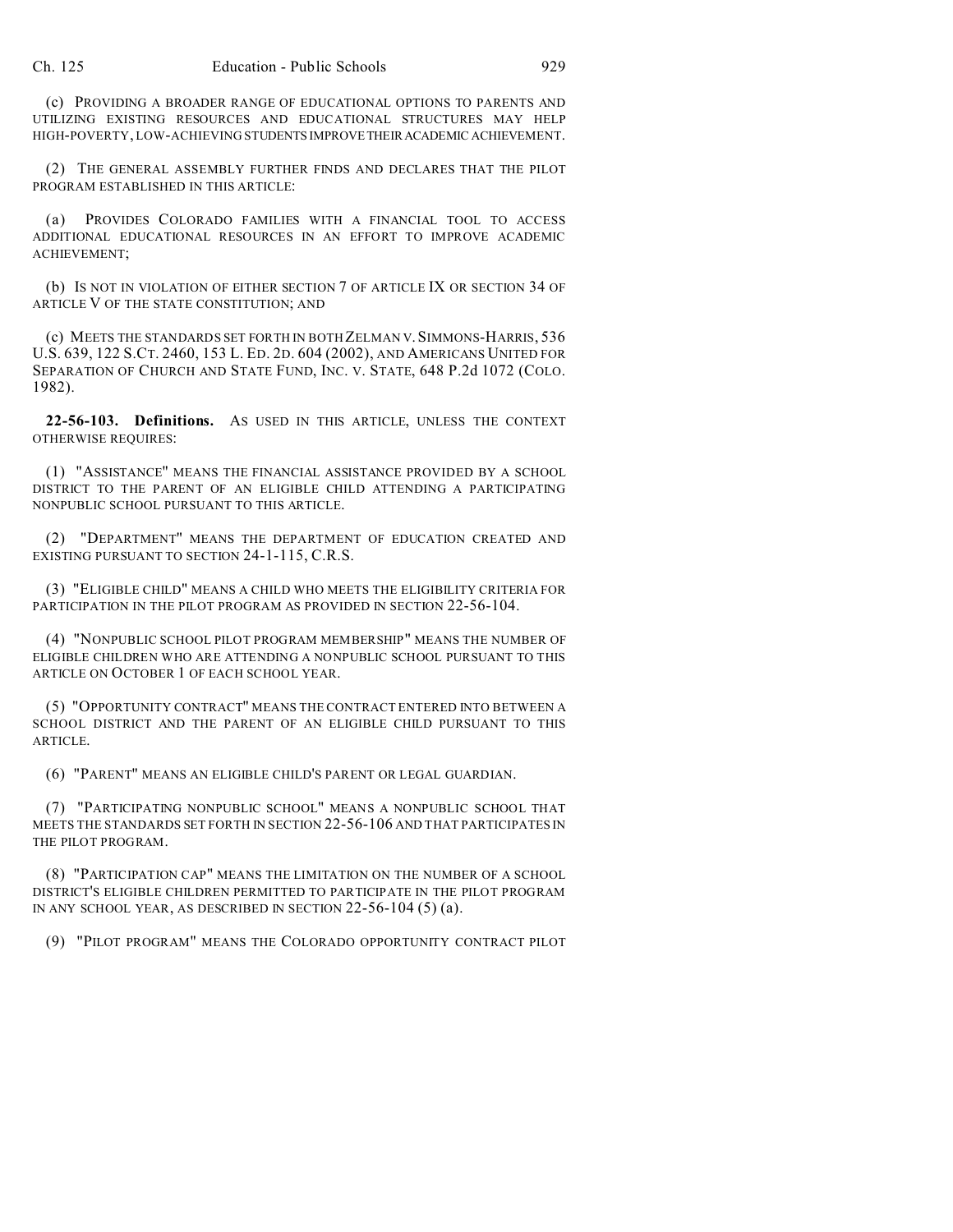PROGRAM ESTABLISHED PURSUANT TO SECTION 22-56-104.

(10) (a) "SCHOOL DISTRICT" MEANS:

(I) A SCHOOL DISTRICT WHICH, FOR THE 2001-02 SCHOOL YEAR, HAD AT LEAST EIGHT SCHOOLS THAT RECEIVED AN ACADEMIC PERFORMANCE RATING OF "LOW" OR "UNSATISFACTORY" PURSUANT TO SECTION 22-7-604 (5), AND WHICH SCHOOL DISTRICT CONTINUES TO OPERATE SAID SCHOOLS IN THE 2003-04 SCHOOL YEAR; OR

(II) A SCHOOL DISTRICT THAT CHOOSES TO PARTICIPATE IN THE PILOT PROGRAM PURSUANT TO SECTION 22-56-104 (1) (b).

(b) FOR PURPOSES OF THIS SUBSECTION (10), A SCHOOL IS DEEMED TO HAVE RECEIVED AN ACADEMIC PERFORMANCE RATING OF "LOW" OR "UNSATISFACTORY" IF ONE OR MORE SCHOOL LEVELS WITHIN THE SCHOOL HAS RECEIVED SAID RATING, AS "SCHOOL LEVEL" IS DEFINED IN SECTION 22-7-602 (8).

(11) "STATE BOARD" MEANS THE STATE BOARD OF EDUCATION CREATED AND EXISTING PURSUANT TO SECTION 1 OF ARTICLE IX OF THE STATE CONSTITUTION.

**22-56-104. Pilot program - established - eligible child - criteria - application - limitations on participation - priorities.** (1) (a) THERE IS HEREBY ESTABLISHED IN THE DEPARTMENT THE COLORADO OPPORTUNITY CONTRACT PILOT PROGRAM TO PROVIDE ASSISTANCE TO ELIGIBLE CHILDREN IN ATTENDING PARTICIPATING NONPUBLIC SCHOOLS.

(b) A SCHOOL DISTRICT IN THE STATE, OTHER THAN A SCHOOL DISTRICT DESCRIBED IN SECTION 22-56-103 (10) (a) (I), MAY PARTICIPATE VOLUNTARILY IN THE PILOT PROGRAM. A SCHOOL DISTRICT SHALL INDICATE ITS INTENT TO PARTICIPATE IN THE PILOT PROGRAM THROUGH THE ADOPTION OF A FAVORABLE RESOLUTION BY THE SCHOOL DISTRICT BOARD OF EDUCATION AND THE PROVISION OF A COPY OF THE RESOLUTION TO THE STATE BOARD.

(2) A CHILD WHO RESIDES WITHIN A SCHOOL DISTRICT MAY PARTICIPATE IN THE PILOT PROGRAM IF, AT THE TIME OF APPLYING, THE SCHOOL DISTRICT DETERMINES THAT THE CHILD MEETS THE FOLLOWING CRITERIA:

(a) THE CHILD IS ELIGIBLE TO RECEIVE FREE OR REDUCED-COST LUNCH PURSUANT TO THE PROVISIONS OF THE FEDERAL "NATIONAL SCHOOL LUNCH ACT", 42 U.S.C. SEC. 1751 ET SEQ.; AND

(b) (I) FOR CHILDREN ENTERING OR ENROLLED IN ONE OF GRADES FOUR THROUGH TWELVE, THE CHILD WAS CONTINUOUSLY ENROLLED IN AND ATTENDING A PUBLIC SCHOOL DURING THE PREVIOUS SCHOOL YEAR AND:

(A) PERFORMED AT THE PROFICIENCY LEVEL OF "UNSATISFACTORY" IN AT LEAST ONE ACADEMIC AREA ON THE MOST RECENT STATEWIDE ASSESSMENT FOR WHICH DATA IS AVAILABLE; OR

(B) PERFORMED AT THE PROFICIENCY LEVEL EQUIVALENT TO "UNSATISFACTORY" IN READING, WRITING, OR MATHEMATICS ON THE MOST RECENT CURRICULUM-BASED,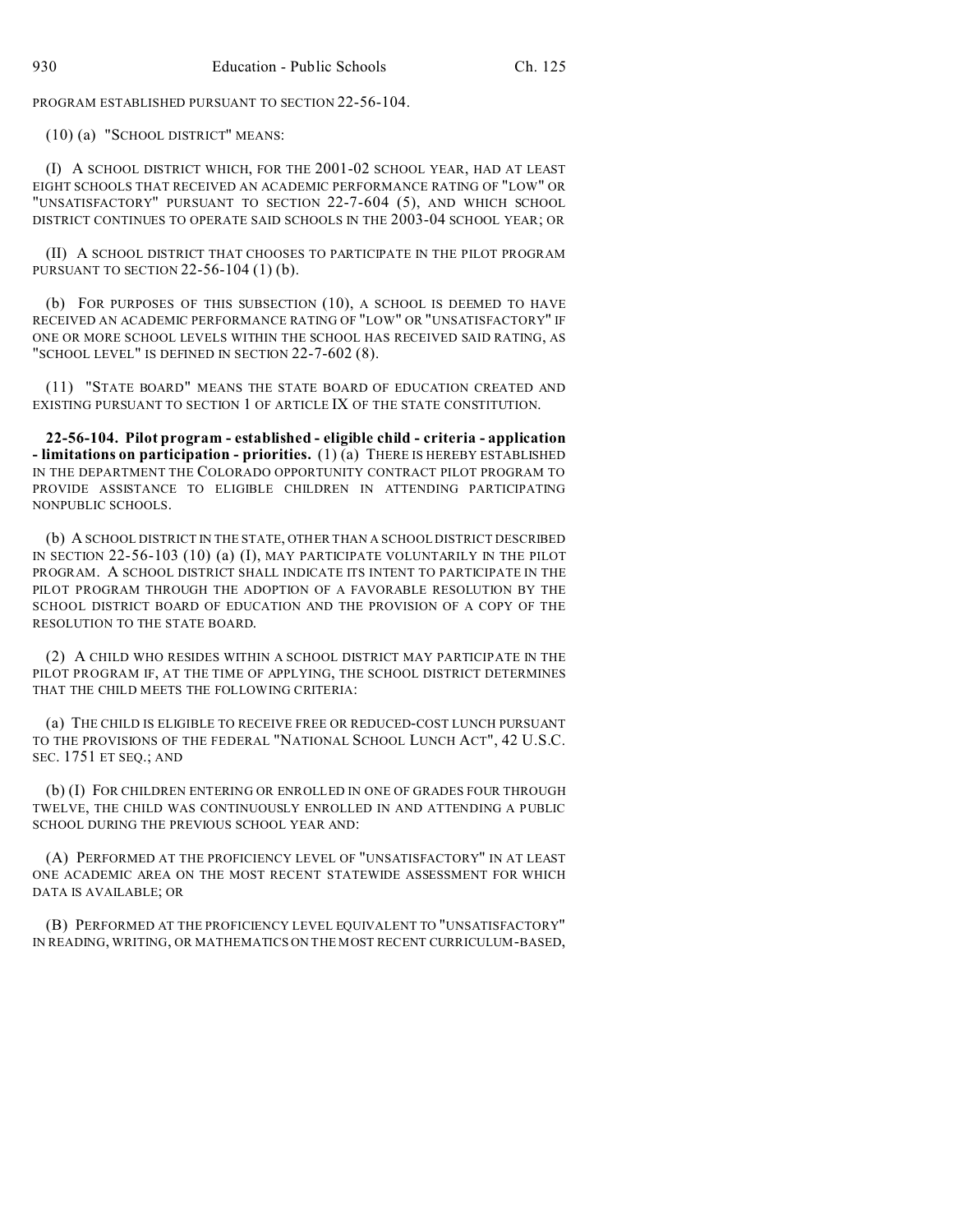ACHIEVEMENT COLLEGE ENTRANCE EXAMS FOR WHICH DATA IS AVAILABLE.

(II) FOR CHILDREN ENTERING OR ENROLLED IN ONE OF GRADES ONE THROUGH THREE, THE CHILD:

(A) WAS CONTINUOUSLY ENROLLED IN AND ATTENDING A PUBLIC SCHOOL DURING THE PREVIOUS SCHOOL YEAR;

(B) LACKS OVERALL LEARNING READINESS ATTRIBUTABLE TO AT LEAST THREE SIGNIFICANT FAMILY RISK FACTORS, AS DESCRIBED IN SECTION 22-28-106; OR

(C) RESIDES IN AN AREA IN WHICH THE CHILD'S NEIGHBORHOOD SCHOOL, AS DEFINED IN SECTION  $22-1-122(2)(c)$ , IS A PUBLIC SCHOOL IN THE SCHOOL DISTRICT THAT RECEIVED AN ACADEMIC PERFORMANCE RATING OF "LOW" OR "UNSATISFACTORY" PURSUANT TO SECTION 22-7-604 (5).

(III) FOR CHILDREN ENTERING OR ENROLLED IN KINDERGARTEN, THE CHILD:

(A) LACKS OVERALL LEARNING READINESS ATTRIBUTABLE TO AT LEAST THREE SIGNIFICANT FAMILY RISK FACTORS, AS DESCRIBED IN SECTION 22-28-106; OR

(B) RESIDES IN AN AREA IN WHICH THE CHILD'S NEIGHBORHOOD SCHOOL, AS DEFINED IN SECTION 22-1-122 (2) (c), IS A PUBLIC SCHOOL IN THE SCHOOL DISTRICT THAT RECEIVED AN ACADEMIC PERFORMANCE RATING OF "LOW" OR "UNSATISFACTORY" PURSUANT TO SECTION 22-7-604 (5).

(3) (a) THE PARENT OF A CHILD WHO SEEKS TO PARTICIPATE IN THE PILOT PROGRAM AND TO ENTER INTO AN OPPORTUNITY CONTRACT SHALL APPLY TO THE SCHOOL DISTRICT IN WHICH THE CHILD RESIDES ON OR BEFORE JANUARY 1 OF THE SCHOOL YEAR PRECEDING THE SCHOOL YEAR IN WHICH THE CHILD INTENDS TO ENROLL IN AND ATTEND A PARTICIPATING NONPUBLIC SCHOOL PURSUANT TO THE PILOT PROGRAM. ON OR BEFORE FEBRUARY 15 OF THE SCHOOL YEAR IN WHICH THE APPLICATION WAS RECEIVED BY THE SCHOOL DISTRICT, THE SCHOOL DISTRICT SHALL NOTIFY EACH APPLYING PARENT WHOSE CHILD MEETS THE CRITERIA SPECIFIED IN SUBSECTION (2) OF THIS SECTION. ONCE A CHILD IS ELIGIBLE TO PARTICIPATE IN THE PILOT PROGRAM, THE CHILD REMAINS ELIGIBLE SO LONG AS HE OR SHE ENROLLS IN A PARTICIPATING NONPUBLIC SCHOOL AND CONTINUES TO BE INCLUDED IN THE SCHOOL DISTRICT'S PUPIL ENROLLMENT, AND THE CHILD NEED NOT REAPPLY TO PARTICIPATE IN THE PILOT PROGRAM. IF AN ELIGIBLE CHILD ENROLLS IN AND ATTENDS A PUBLIC SCHOOL AND SUBSEQUENTLY CHOOSES TO PARTICIPATE IN THE PILOT PROGRAM, THE PARENT OF THE CHILD SHALL SUBMIT AN APPLICATION AS REQUIRED IN THIS PARAGRAPH (a), AND THE SCHOOL DISTRICT SHALL MAKE A NEW DETERMINATION REGARDING WHETHER THE CHILD MEETS THE ELIGIBILITY CRITERIA SPECIFIED IN SUBSECTION (2) OF THIS SECTION.

(b) NOTWITHSTANDING THE PROVISIONS OF PARAGRAPH (a) OF THIS SUBSECTION (3), IF AN ELIGIBLE CHILD ENROLLS IN AND ATTENDS A PUBLIC SCHOOL BECAUSE THE CHILD IS DENIED PARTICIPATION IN THE PILOT PROGRAM PURSUANT TO SUBSECTION (5) OF THIS SECTION, THE CHILD'S APPLICATION SHALL BE KEPT ON FILE BY THE SCHOOL DISTRICT IN THE EVENT AN OPENING OCCURS IN THE PILOT PROGRAM DURING THE SCHOOL YEAR. IF AN ELIGIBLE CHILD IS NOT SELECTED TO PARTICIPATE IN THE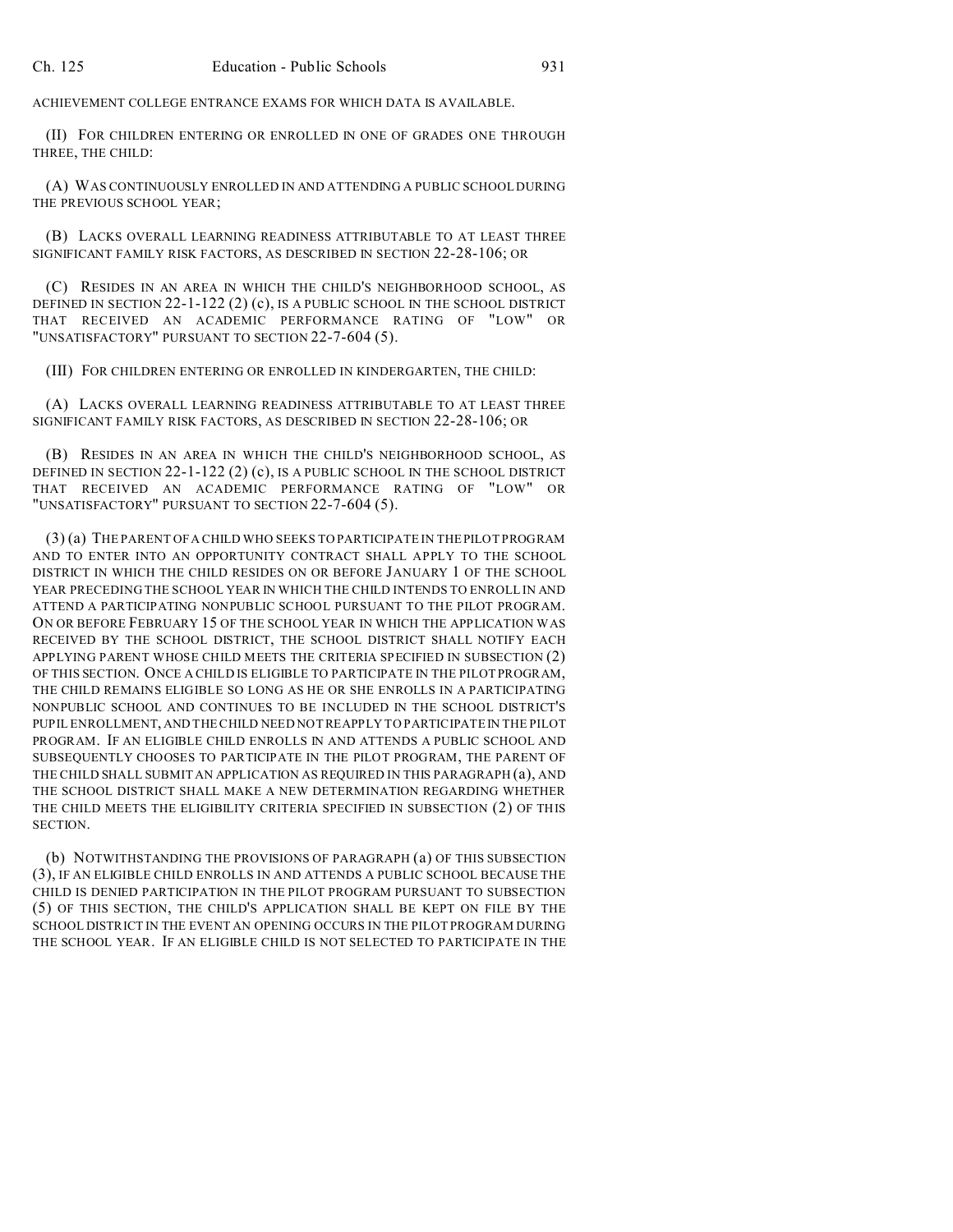PILOT PROGRAM, THE ELIGIBLE CHILD SHALL REAPPLY IN ACCORDANCE WITH PARAGRAPH (a) OF THIS SUBSECTION (3) TO BE CONSIDERED FOR THE PILOT PROGRAM IN SUBSEQUENT YEARS.

(4) EACH ELIGIBLE CHILD SHALL PROVIDE ANNUAL WRITTEN NOTICE OF INTENT TO PARTICIPATE IN THE PILOT PROGRAM AND TO RENEW HIS OR HER OPPORTUNITY CONTRACT.

(5) (a) A SCHOOL DISTRICT'S PARTICIPATION CAP SHALL BE DETERMINED AS FOLLOWS:

(I) FOR THE 2004-05 SCHOOL YEAR, NO MORE THAN ONE PERCENT OF A SCHOOL DISTRICT'S STUDENT ENROLLMENT FOR THE PREVIOUS SCHOOL YEAR MAY PARTICIPATE IN THE PILOT PROGRAM.

(II) FOR THE 2005-06 SCHOOL YEAR, NO MORE THAN TWO PERCENT OF A SCHOOL DISTRICT'S STUDENT ENROLLMENT FOR THE PREVIOUS SCHOOL YEAR MAY PARTICIPATE IN THE PILOT PROGRAM.

(III) FOR THE 2006-07 SCHOOL YEAR, NO MORE THAN FOUR PERCENT OF A SCHOOL DISTRICT'S STUDENT ENROLLMENT FOR THE PREVIOUS SCHOOL YEAR MAY PARTICIPATE IN THE PILOT PROGRAM.

(IV) FOR THE 2007-08 SCHOOL YEAR AND FOR EACH SCHOOL YEAR THEREAFTER, NO MORE THAN SIX PERCENT OF A SCHOOL DISTRICT'S STUDENT ENROLLMENT FOR THE PREVIOUS SCHOOL YEAR MAY PARTICIPATE IN THE PILOT PROGRAM.

(b) IF THE NUMBER OF ELIGIBLE CHILDREN IN A SCHOOL DISTRICT WHO SEEK TO PARTICIPATE IN THE PILOT PROGRAM EXCEEDSTHESCHOOL DISTRICT'S PARTICIPATION CAP FOR A SCHOOL YEAR, THE SCHOOL DISTRICT SHALL SELECT FROM AMONG THE ELIGIBLE CHILDREN SEEKING TO PARTICIPATE IN THE PILOT PROGRAM, ON OR BEFORE MARCH1 OF THE SCHOOL YEAR PRECEDING THE SCHOOL YEAR IN WHICH THE ELIGIBLE CHILD INTENDS TO ENROLL IN AND ATTEND A PARTICIPATING NONPUBLIC SCHOOL PURSUANT TO THE PILOT PROGRAM, BY APPLYING THE FOLLOWING PRIORITIES:

(I) THE SCHOOL DISTRICT SHALL GIVE FIRST PRIORITY TO ELIGIBLE CHILDREN WHO PARTICIPATED IN THE PILOT PROGRAM IN THE PRECEDING SCHOOL YEAR, IF ANY. IF THE NUMBER OF ELIGIBLE CHILDREN DESCRIBED IN THIS SUBPARAGRAPH (I) EXCEEDS THE SCHOOL DISTRICT'S PARTICIPATION CAP, THE SCHOOL DISTRICT SHALL SELECT FROM AMONG THEM BY USE OF A LOTTERY.

(II) IF, AFTER SELECTING THE ELIGIBLE CHILDREN DESCRIBED IN SUBPARAGRAPH (I) OF THIS PARAGRAPH (b), THE SCHOOL DISTRICT HAS NOT REACHED ITS PARTICIPATION CAP, THE SCHOOL DISTRICT SHALL GIVE PRIORITY TO ELIGIBLE CHILDREN WHO ARE SIBLINGS OF ELIGIBLE CHILDREN WHO HAVE BEEN SELECTED TO PARTICIPATE IN THE PILOT PROGRAM. IF THE NUMBER OF ELIGIBLE CHILDREN DESCRIBED IN THIS SUBPARAGRAPH (II) PLUS THE ELIGIBLE CHILDREN DESCRIBED IN SUBPARAGRAPH (I) OF THIS PARAGRAPH (b) EXCEEDS THE SCHOOL DISTRICT'S PARTICIPATION CAP, THE SCHOOL DISTRICT SHALL SELECT FROM AMONG THE ELIGIBLE CHILDREN DESCRIBED IN THIS SUBPARAGRAPH (II) BY USE OF A LOTTERY.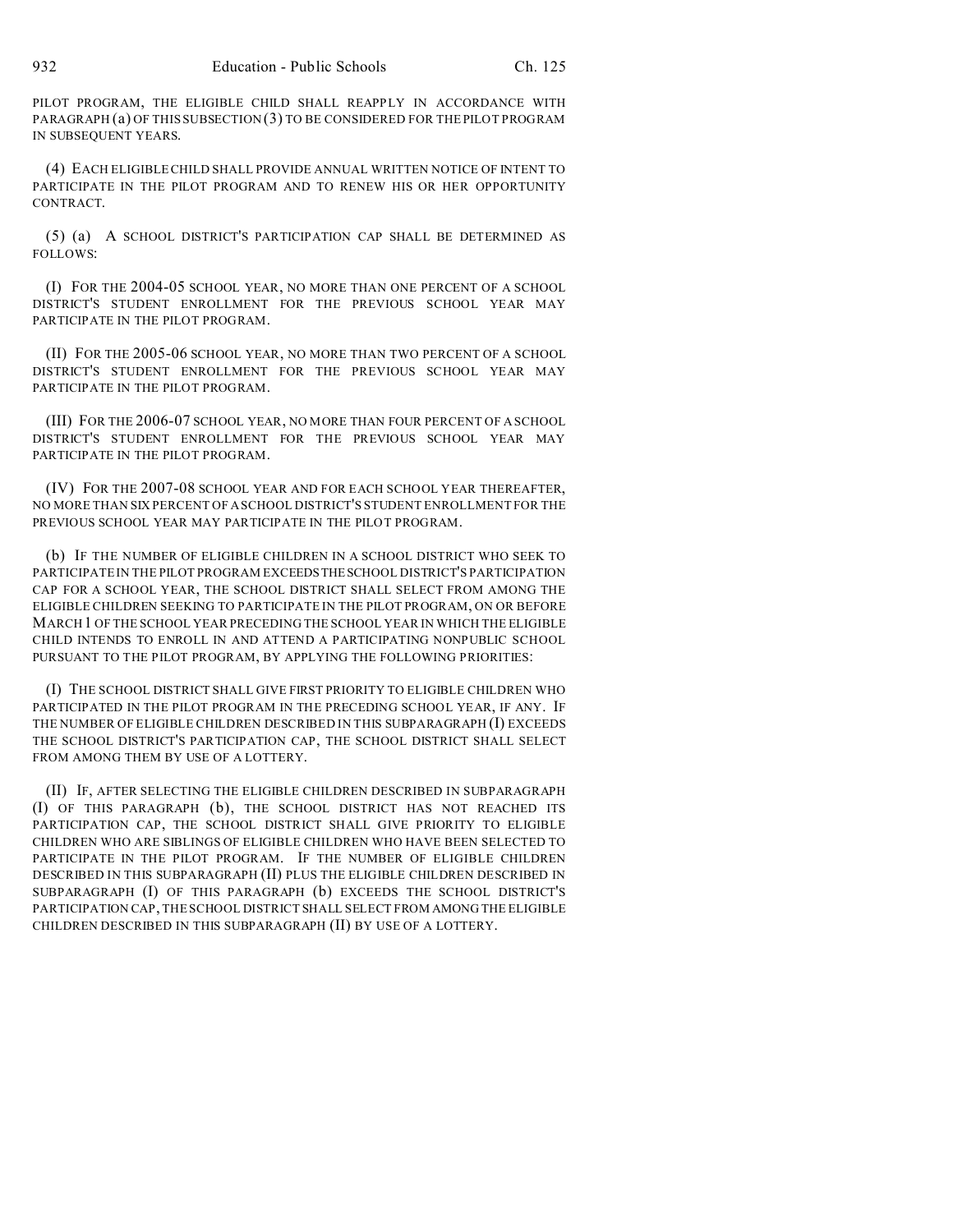(III) IF, AFTER SELECTING THE ELIGIBLE CHILDREN DESCRIBED IN SUBPARAGRAPHS (I) AND (II) OF THIS PARAGRAPH (b), THE SCHOOL DISTRICT HAS NOT REACHED ITS PARTICIPATION CAP, THE SCHOOL DISTRICT SHALL SELECT FROM AMONG THE REMAINING ELIGIBLE CHILDREN BY USE OF A LOTTERY.

(6) WITHIN FIFTEEN DAYS AFTER MAKING THE SELECTIONS DESCRIBED IN PARAGRAPH (b) OF SUBSECTION (5) OF THIS SECTION, THE SCHOOL DISTRICT SHALL NOTIFY IN WRITING AN ELIGIBLE CHILD'S PARENT WHETHER THE ELIGIBLE CHILD IS SELECTED TO PARTICIPATE IN THE PILOT PROGRAM. IF THE ELIGIBLE CHILD IS NOT SELECTED PURSUANT TO PARAGRAPH (b) OF SUBSECTION (5) OF THIS SECTION, THE NOTICE SHALL INFORM THE PARENT OF THE OPPORTUNITY TO SUBMIT A NOTICE OF INTENT TO PARTICIPATE IN THE PILOT PROGRAM FOR THE FOLLOWING SCHOOL YEAR.

(7) (a) A PARENT MAY WITHDRAW AN ELIGIBLE CHILD FROM A PARTICIPATING NONPUBLIC SCHOOL AT ANY TIME DURING THE SCHOOL YEAR AND MAY EITHER:

(I) ENROLL THE ELIGIBLE CHILD IN A PUBLIC SCHOOL; OR

(II) ENROLL THE ELIGIBLE CHILD IN ANOTHER PARTICIPATING NONPUBLIC SCHOOL THAT HAS SPACE FOR THE ELIGIBLE CHILD AND HAS ACCEPTED THE ELIGIBLE CHILD FOR ADMISSION.

(b) WHILE AN ELIGIBLE CHILD MAY ENROLL IN AND ATTEND MORE THAN ONE PARTICIPATING NONPUBLIC SCHOOL IN A SCHOOL YEAR AFTER WITHDRAWING PURSUANT TO PARAGRAPH (a) OF THIS SUBSECTION (7), A SCHOOL DISTRICT NEED NOT MAKE MORE THAN ONE PAYMENT IN A QUARTERLY PAYMENT PERIOD DESCRIBED IN SECTION 22-56-108 (3).

(8) (a) A PARENT IS DEEMED TO HAVE BREACHED THE OPPORTUNITY CONTRACT AND TO HAVE RELINQUISHED THE RIGHT TO RECEIVE PAYMENTS PURSUANT TO THE PILOT PROGRAM IF:

(I) THE PARENT VOLUNTARILY NOTIFIES THE SCHOOL DISTRICT IN WRITING OF HIS OR HER INTENT TO RELINQUISH THE RIGHT;

(II) THE PARENT FAILS TO SUBMIT AN APPLICATION TO APARTICIPATING NONPUBLIC SCHOOL PURSUANT TO SECTION 22-56-105:

(III) THE ELIGIBLE CHILD DOES NOT ENROLL IN A PARTICIPATING NONPUBLIC SCHOOL BY SEPTEMBER 15 OF THE SCHOOL YEAR FOR WHICH THE ELIGIBLE CHILD WAS ACCEPTED BY A PARTICIPATING NONPUBLIC SCHOOL;

(IV) THE ELIGIBLE CHILD FAILS TO ATTEND THE NONPUBLIC SCHOOL AT LEAST SIXTY PERCENT OF THE SCHOOL DAYS IN TWO QUARTERLY PAYMENT PERIODS, AS DESCRIBED IN SECTION 22-56-108 (3), UNLESS THE ATTENDANCE FAILURE IS DUE TO ILLNESS, INJURY, OR OTHER REASON EXCUSED AT THE DISCRETION OF THE SCHOOL DISTRICT;

(V) THE ELIGIBLE CHILD'S DOMICILE BECOMES LOCATED OUTSIDE THE STATE; OR

(VI) THE ELIGIBLE CHILD FAILS TO TAKE A STATEWIDE ASSESSMENT REQUIRED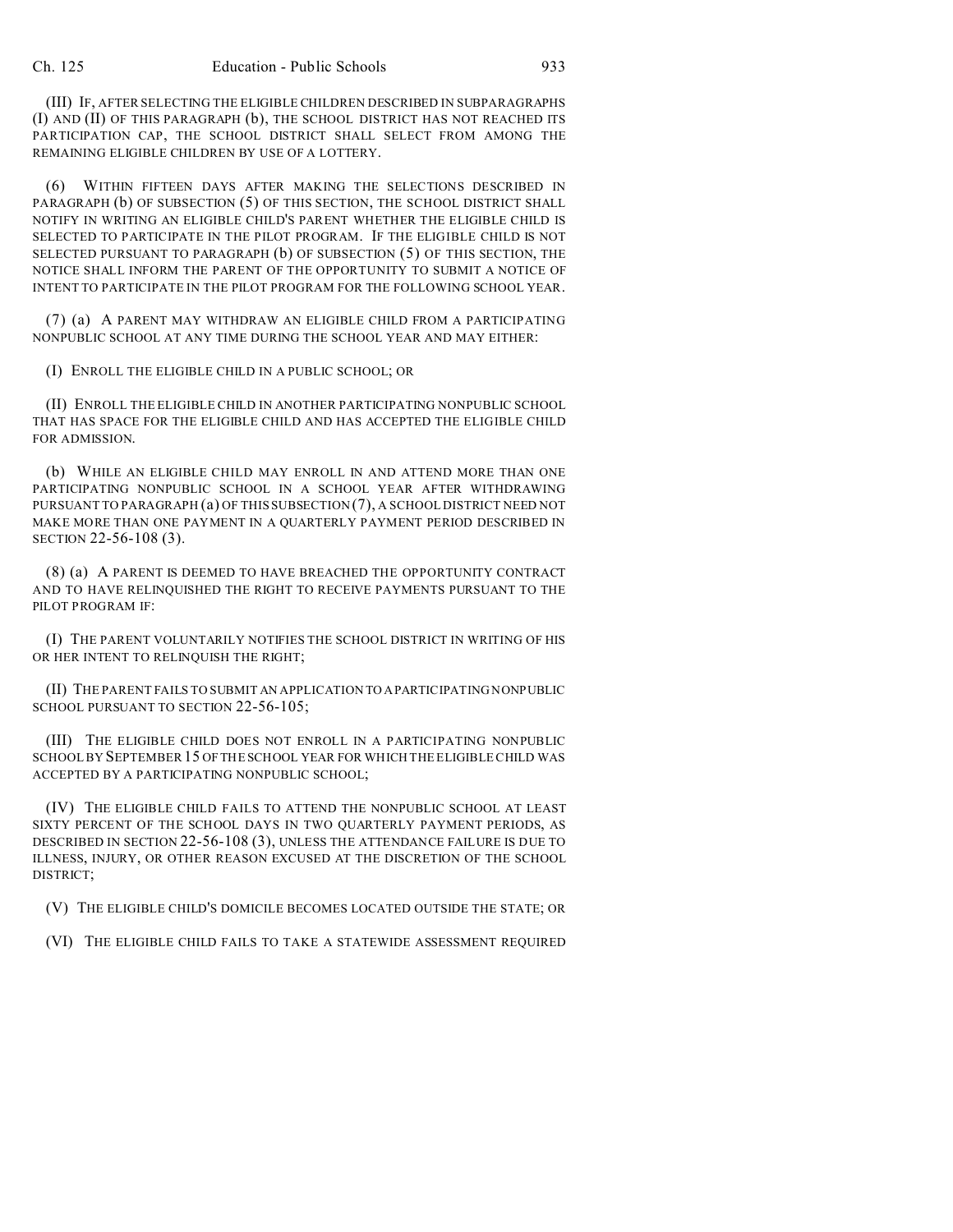PURSUANT TO LAW, UNLESS THE FAILURE IS EXCUSED BY THE SCHOOL DISTRICT.

(b) FOLLOWING A BREACH AND RELINQUISHMENT BY THE PARENT PURSUANT TO PARAGRAPH (a) OF THIS SUBSECTION (8), THE SCHOOL DISTRICT SHALL SELECT ANOTHER ELIGIBLE CHILD THROUGH A LOTTERY CONDUCTED AT LEAST WEEKLY AND SHALL ENTER INTO AN OPPORTUNITY CONTRACT WITH THE ELIGIBLE CHILD'S PARENT. THE SCHOOL DISTRICT NEED NOT COMPLY WITH THE PRIORITIES DESCRIBED IN SECTION 22-56-104 (5) (b) IN SELECTING AN ELIGIBLE CHILD PURSUANT TO THIS PARAGRAPH (b).

(9) A CHILD WHO WAS CONTINUOUSLY ENROLLED IN AND ATTENDING A NONPUBLIC SCHOOL, OR PARTICIPATING IN A NONPUBLIC HOME-BASED EDUCATIONAL PROGRAM PURSUANT TO SECTION 22-33-104.5, SHALL NOT BE ENTITLED TO PARTICIPATE IN THE PILOT PROGRAM IN THE SCHOOL YEAR FOLLOWING THE SCHOOL YEAR IN WHICH THE CHILD ATTENDED THE NONPUBLIC SCHOOL OR PARTICIPATED IN THE NONPUBLIC HOME-BASED EDUCATIONAL PROGRAM; EXCEPT THAT THE PROVISIONS OF THIS SUBSECTION (9) SHALL NOT APPLY IF THE CHILD WAS ENROLLED IN THE NONPUBLIC SCHOOL THROUGH PARTICIPATION IN THE PILOT PROGRAM.

**22-56-105. Pilot program - application to participating nonpublic school acceptance.** (1) ON OR AFTER APRIL 1, BUT PRIOR TO JUNE 1, OF THE SCHOOL YEAR IN WHICH THE ELIGIBLE CHILD IS DEEMED ELIGIBLE AND IS SELECTED TO PARTICIPATE IN THE PILOT PROGRAM, A PARENT SHALL SUBMIT AN APPLICATION TO THE PARTICIPATING NONPUBLIC SCHOOL ON A FORM PROVIDED BY THE SCHOOL DISTRICT. WITHIN FIFTEEN DAYS AFTER RECEIVING THE APPLICATION, THE PARTICIPATING NONPUBLIC SCHOOL SHALL NOTIFY THE APPLICANT, IN WRITING, WHETHER THE ELIGIBLE CHILD HAS BEEN ACCEPTED FOR ADMISSION. IN ADDITION TO ANY OTHER ADMISSION CRITERIA USED BY A PARTICIPATING NONPUBLIC SCHOOL THAT IS CONSISTENT WITH THIS ARTICLE, THE PARTICIPATING NONPUBLIC SCHOOL SHALL DETERMINE WHICH ELIGIBLE CHILDREN TO ACCEPT FOR ADMISSION ON THE BASIS OF THE ORDER IN WHICH THEIR APPLICATIONS ARE RECEIVED.

(2) NOTWITHSTANDING THE PROVISIONS OF SUBSECTION (1) OF THIS SECTION, A PARTICIPATING NONPUBLIC SCHOOL MAY GIVE PREFERENCE IN ACCEPTING FOR ADMISSION:

(a) ELIGIBLE CHILDREN WHO HAVE ATTENDED THE PARTICIPATING NONPUBLIC SCHOOL PURSUANT TO THE PILOT PROGRAM IN A PREVIOUS SCHOOL YEAR; AND

(b) SIBLINGS OF ELIGIBLE CHILDREN ALREADY ACCEPTED FOR ADMISSION.

**22-56-106. Pilot program - participating nonpublic school standards - appeal - annual notification.** (1) A NONPUBLIC SCHOOL THAT CHOOSES TO PARTICIPATE IN THE PILOT PROGRAM SHALL FILE AN APPLICATION WITH A SCHOOL DISTRICT. THE NONPUBLIC SCHOOL SHALL PROVIDE INFORMATION AT THE TIME OF FILING THE APPLICATION PURSUANT TO THIS SUBSECTION (1), AND ANNUALLY THEREAFTER AS LONG AS THE NONPUBLIC SCHOOL SEEKS TO PARTICIPATE IN THE PILOT PROGRAM, THAT INDICATES THAT THE NONPUBLIC SCHOOL MEETS THE FOLLOWING STANDARDS:

(a) FOR THE SCHOOL YEAR 2004-05, AND FOR EACH SCHOOL YEAR THEREAFTER, THE NONPUBLIC SCHOOL NOTIFIES THE SCHOOL DISTRICT OF ITS INTENT TO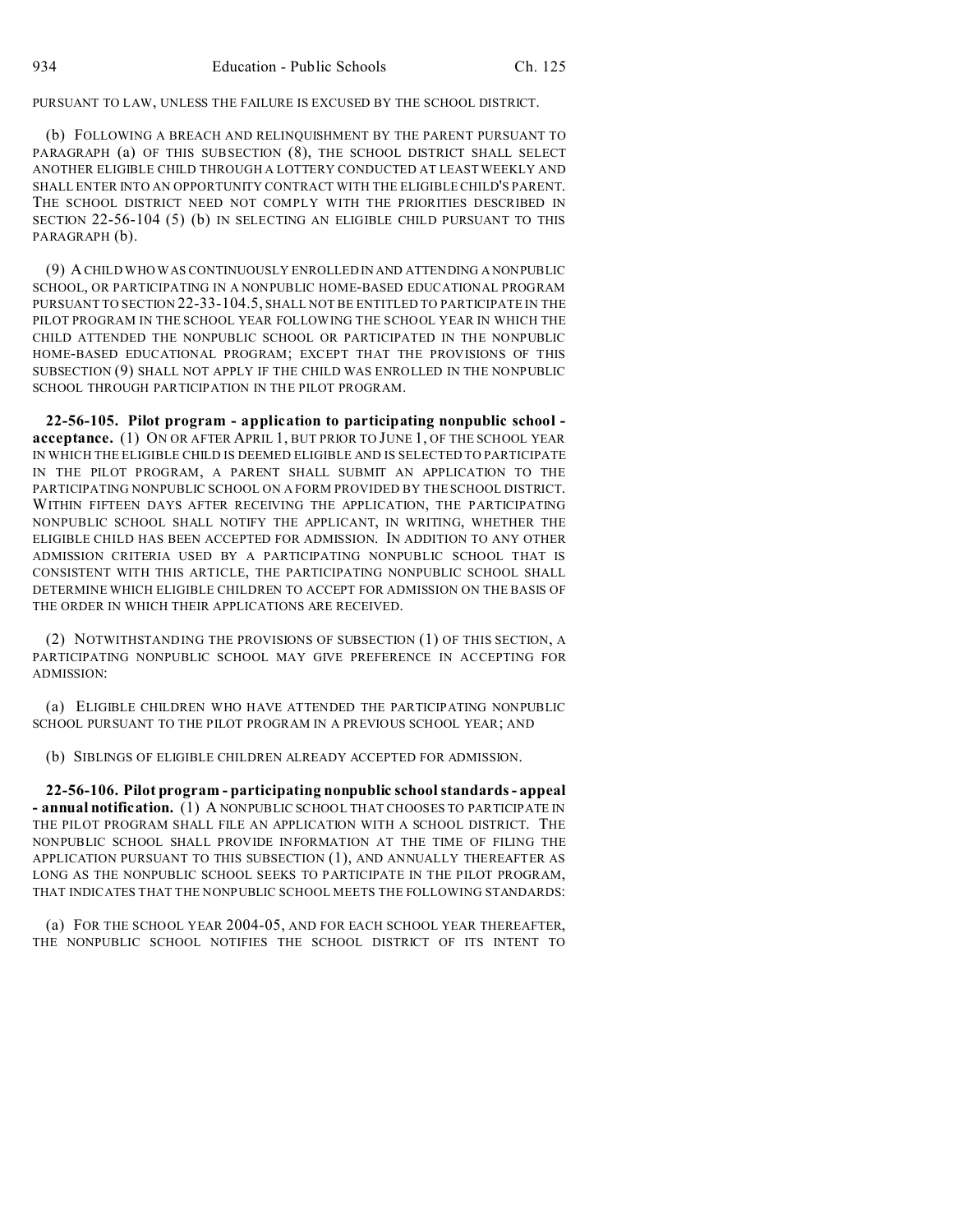PARTICIPATE IN THE PILOT PROGRAM;

(b) THE NONPUBLIC SCHOOL DOES NOT DISCRIMINATE AGAINST ELIGIBLE CHILDREN IN ADMISSIONS, DISMISSALS, OR OTHER RIGHTS OR PRIVILEGES OF PARENTS OR ELIGIBLE CHILDREN, ON THE BASIS OF RACE, COLOR, RELIGION, NATIONAL ORIGIN, OR DISABILITY;

(c) THE NONPUBLIC SCHOOL DOES NOT ADVOCATE OR FOSTER UNLAWFUL BEHAVIOR OR TEACH HATRED OF A PERSON OR A GROUP;

(d) THE NONPUBLIC SCHOOL MEETS ALL HEALTH AND SAFETY LAWS OR CODES THAT APPLY TO PUBLIC SCHOOLS;

(e) THE NONPUBLIC SCHOOL PERMITS THE SCHOOL DISTRICT, AT THE NONPUBLIC SCHOOL'S COST, TO ADMINISTER STATEWIDEASSESSMENTS TO THE ELIGIBLE CHILDREN ATTENDING THE NONPUBLIC SCHOOL PURSUANT TO THIS ARTICLE;

(f) THE NONPUBLIC SCHOOL AGREES TO MAKE AN INQUIRY TO THE DEPARTMENT PURSUANT TO SECTION 22-1-121, TO REQUIRE THE SUBMISSION OF FINGERPRINTS FOR EACH EMPLOYEE OR PROSPECTIVE EMPLOYEE OF THE NONPUBLIC SCHOOL, AND TO BEAR THE COSTS OF EACH FINGERPRINT-BASED CRIMINAL HISTORY RECORD CHECK;

(g) THE NONPUBLIC SCHOOL PERMITS THE ELIGIBLE CHILD ATTENDING THE NONPUBLIC SCHOOL PURSUANT TO THE PILOT PROGRAM TO WITHDRAW FROM THE NONPUBLIC SCHOOL AT ANY TIME WITHOUT FURTHER OBLIGATION BUT WITHOUT A RIGHT OF RECOVERY FOR PAYMENTS MADE PRIOR TO THE WITHDRAWAL; AND

(h) THE NONPUBLIC SCHOOL PROVIDES INFORMATION REGARDING THE SCHOOL'S HISTORY AND ADMINISTRATIVE STRUCTURE AND PROVIDES A DESCRIPTION OF THE SCHOOL'S EDUCATIONAL PHILOSOPHY AND CURRICULUM.

(2) (a) A NONPUBLIC SCHOOL OPERATING FOR FEWER THAN THREE YEARS AT THE TIME OF FILING AN APPLICATION PURSUANT TO SUBSECTION (1) OF THIS SECTION SHALL INCLUDE AS PART OF THE APPLICATION EVIDENCE OF A SAVINGS ACCOUNT, DEPOSIT, OR CERTIFICATE OF DEPOSIT MEETING THE REQUIREMENTS OF SECTION 11-35-101, C.R.S., OR A SURETY BOND AS SET FORTH IN PARAGRAPH (b) OF THIS SUBSECTION (2) COVERING THE NONPUBLIC SCHOOL AND ITS AGENTS. A NONPUBLIC SCHOOL DESCRIBED IN THIS PARAGRAPH (a) THAT FAILS TO COMPLY WITH THE REQUIREMENTS OF THIS PARAGRAPH (a) IS PROHIBITED FROM PARTICIPATING IN THE PROGRAM.

(b) AN APPLICANT NONPUBLIC SCHOOL, ACTING AS PRINCIPAL, AND A SURETY COMPANY AUTHORIZED TO DO BUSINESS IN THIS STATE MAY EXECUTE A SURETY BOND. THE BOND SHALL BE CONDITIONED TO PROVIDE INDEMNIFICATION FOR ANY LOSS INCURRED IF THE NONPUBLIC SCHOOL CEASES OPERATIONS. THE AMOUNT OF THE BOND SHALL BE EQUAL TO A REASONABLE ESTIMATE OF THE SUM OF THE PAYMENTS THE NONPUBLIC SCHOOL ANTICIPATES RECEIVING FOR EACH QUARTERLY PAYMENT PERIOD DESCRIBED IN SECTION 22-6-108 (3); EXCEPT THAT THE AMOUNT OF THE BOND SHALL NOT BE LESS THAN FIVE THOUSAND DOLLARS.

(3) (a) A NONPUBLIC SCHOOL SHALL PROVIDE THE NOTICE DESCRIBED IN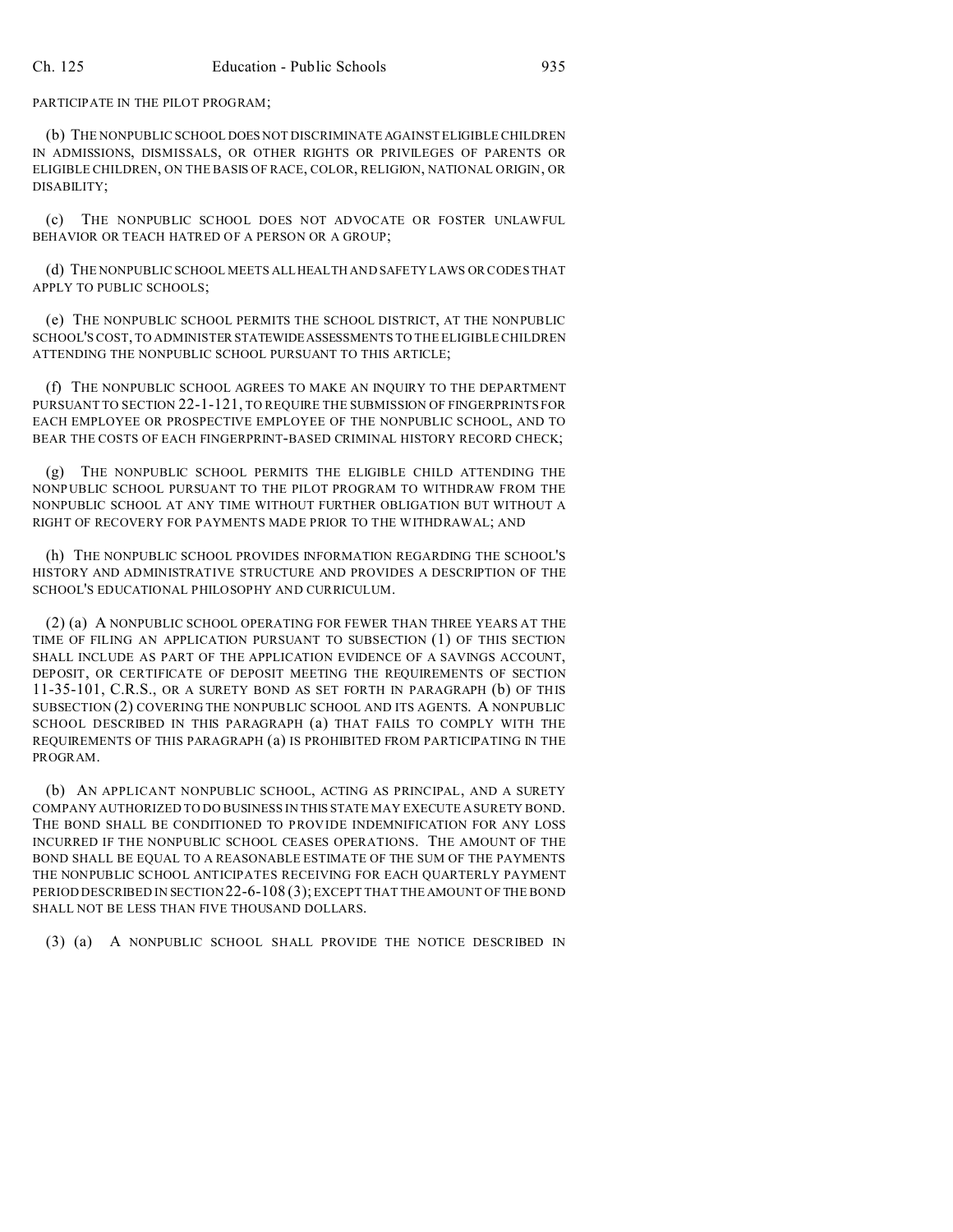PARAGRAPH (a) OF SUBSECTION (1) OF THIS SECTION BY OCTOBER 1 OF THE SCHOOL YEAR PRECEDING THE SCHOOL YEAR IN WHICH THE NONPUBLIC SCHOOL INTENDS TO PARTICIPATE IN THE PILOT PROGRAM. THE NOTICE SHALL SPECIFY THE NUMBER OF ELIGIBLE CHILDREN FOR WHICH THE NONPUBLIC SCHOOL HAS SPACE IN EACH GRADE LEVEL OFFERED BY THE NONPUBLIC SCHOOL AND WHETHER THE NONPUBLIC SCHOOL IS WILLING TO ACCEPT ELIGIBLE CHILDREN FOR ADMISSION AFTER THE BEGINNING OF THE SCHOOL YEAR. THE NONPUBLIC SCHOOL MAY CHANGE THE NUMBER OF AVAILABLE SPACES BY WRITTEN AMENDMENT AT ANY TIME; EXCEPT THAT THE NONPUBLIC SCHOOL SHALL NOT DECREASE THE NUMBER OF AVAILABLE SPACES DURING THE PERIOD BEGINNING MARCH 1 AND ENDING AUGUST 15 THAT FOLLOWS THE DATE THE NOTICE IS GIVEN PURSUANT TO THIS PARAGRAPH (a).

(b) WITHIN THIRTY DAYS AFTER RECEIVING THE APPLICATION SUBMITTED PURSUANT TO SUBSECTION (1) OF THIS SECTION, A SCHOOL DISTRICT SHALL NOTIFY THENONPUBLIC SCHOOL APPLICANT, IN WRITING, OF ITS DECISION TO ACCEPT OR DENY THE APPLICATION. A SCHOOL DISTRICT SHALL DENY AN APPLICATION ONLY ON THE BASIS OF:

(I) FAILURE OF A NONPUBLIC SCHOOL TO PROVIDE REASONABLE DOCUMENTATION DEMONSTRATING COMPLIANCE WITH THE STANDARDS DESCRIBED IN SUBSECTION (1) OF THIS SECTION; OR

(II) A REASONABLE DETERMINATION BY THE SCHOOL DISTRICT BOARD OF EDUCATION THAT THE NONPUBLIC SCHOOL DOES NOT MEET THE STANDARDS DESCRIBED IN SUBSECTION (1) OF THIS SECTION.

(c) A NONPUBLIC SCHOOL THAT IS DENIED PARTICIPATION IN THE PILOT PROGRAM BY A SCHOOL DISTRICT MAY FILE AN APPEAL WITH THE STATE BOARD WITHIN THIRTY DAYS AFTER RECEIVING NOTIFICATION OF THE DENIAL. WITHIN SIXTY DAYS AFTER RECEIVING NOTICE OF THE APPEAL,THESTATEBOARD, AFTER PROVIDING REASONABLE NOTICE AND HOLDING A HEARING ON THE MATTER, SHALL RENDER ITS DECISION ON WHETHER THE NONPUBLIC SCHOOL APPLICANT MAY PARTICIPATE IN THE PILOT PROGRAM. THE DECISION OF THE STATE BOARD SHALL BE FINAL AND NOT SUBJECT TO APPEAL.

(4) EACH PARTICIPATING NONPUBLIC SCHOOL SHALL ANNUALLY AFFIRM THAT IT MEETS THE STANDARDS DESCRIBED IN SUBSECTION (1) OF THIS SECTION AND NOTIFY THE SCHOOL DISTRICT OF ITS INTENT TO CONTINUE AS A PARTICIPATING NONPUBLIC SCHOOL. A NONPUBLIC SCHOOL THAT CEASES PARTICIPATION IN THE PILOT PROGRAM AND LATER SEEKS TO AGAIN BECOME A PARTICIPATING NONPUBLIC SCHOOL SHALL FILE AN APPLICATION WITH A SCHOOL DISTRICT PURSUANT TO SUBSECTION (1) OF THIS SECTION.

(5) BY DECEMBER 1 OF EACH SCHOOL YEAR, A SCHOOL DISTRICT SHALL PROVIDE INFORMATION TO ELIGIBLE CHILDREN AND THEIR PARENTS WHO RESIDE IN THE SCHOOL DISTRICT REGARDING THE NONPUBLIC SCHOOLS PARTICIPATING IN THE PILOT PROGRAM. AT A MINIMUM, THE INFORMATION SHALL BE IN A FORM THAT INCLUDES A DESCRIPTION OF THE PILOTPROGRAM,THEIDENTITIES OF PARTICIPATING NONPUBLIC SCHOOLS, AND AN APPLICATION FOR PARTICIPATION IN THE PROGRAM. THE INFORMATION MAY BE EITHER IN AN ELECTRONIC FORMAT OR IN A MAILING TO PARENTS. IF THE SCHOOL DISTRICT RECEIVES PRIVATE MONEYS SUFFICIENT TO PAY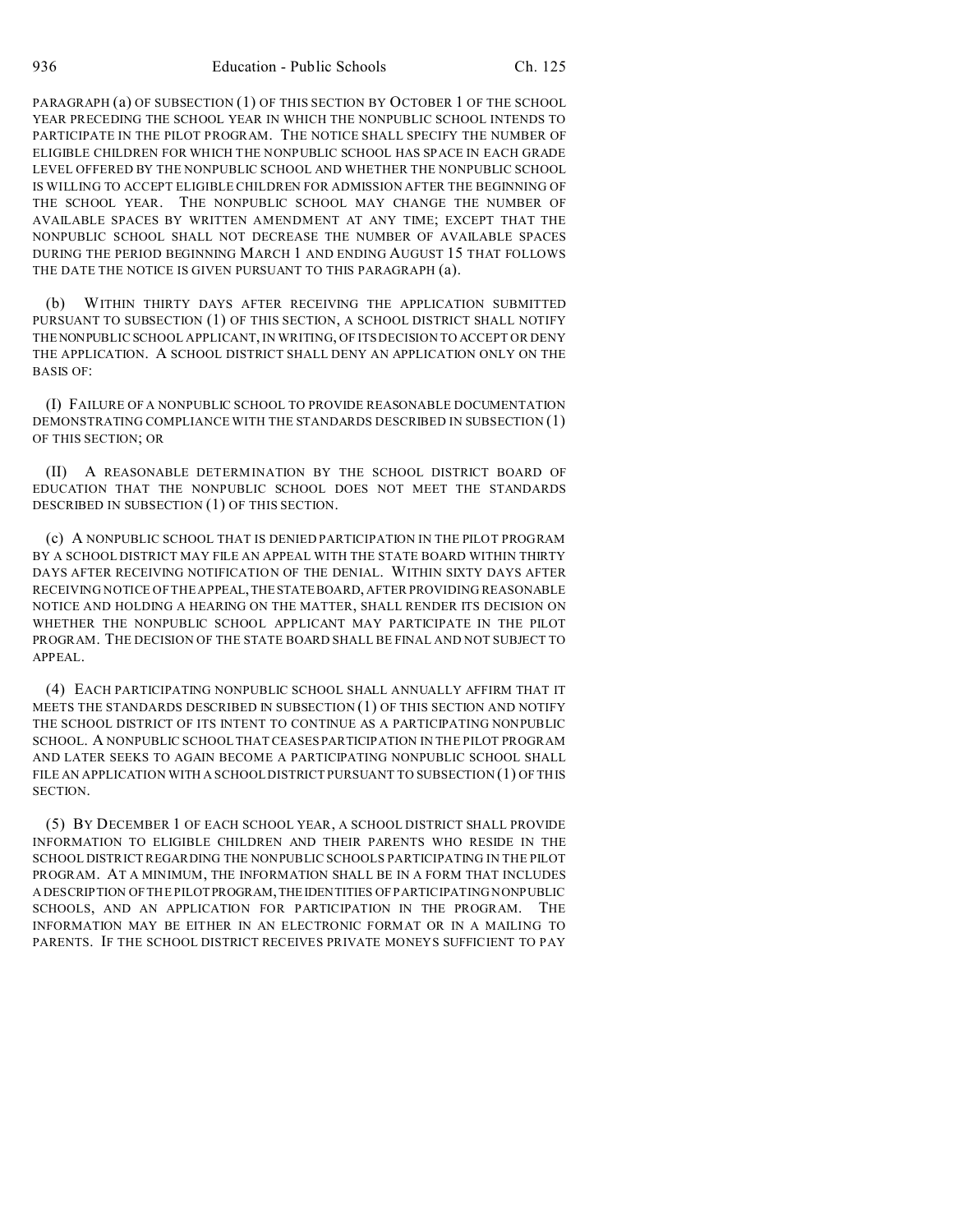FOR A MAILING TO THE PARENTS, THE SCHOOL DISTRICT SHALL PROVIDE THE INFORMATION TO THE PARENTS IN SUCH A MAILING. THE SCHOOL DISTRICT SHALL PROVIDETO PARTICIPATING NONPUBLIC SCHOOLS AN ELECTRONIC FILE, IF AVAILABLE, THAT INCLUDES THE NAMES AND CONTACT INFORMATION OF THOSE ELIGIBLE STUDENTS WHO HAVE APPLIED TO PARTICIPATE IN THE PILOT PROGRAM.

**22-56-107. Pilot program - opportunity contracts - terms - financing.** (1) THE PARENT OF AN ELIGIBLE CHILD CHOSEN TO PARTICIPATE IN THE PILOT PROGRAM ANDACCEPTED BY A PARTICIPATING NONPUBLIC SCHOOL SHALL ENTER INTO AN OPPORTUNITY CONTRACT WITH THE SCHOOL DISTRICT. THE OPPORTUNITY CONTRACT SHALL SET FORTH THE RESPONSIBILITIES OF THE PARTIES, WHICH SHALL INCLUDE AT A MINIMUM:

(a) THE TERMS AND PROCEDURES OF PAYMENT MADE BY THE SCHOOL DISTRICT TO THE PARENT IN ACCORDANCE WITH SECTION 22-56-108:

(b) THE CONSEQUENCES FOR FAILURE TO ABIDE BY THE TERMS OF THE OPPORTUNITY CONTRACT;

(c) THE CIRCUMSTANCES INVOLVING THE ADMINISTRATION OF THE STATEWIDE ASSESSMENTS TO THE ELIGIBLE CHILD, AS DESCRIBED IN SECTION  $22-56-106$  (1) (e); AND

(d) OTHER MATTERS, AS REQUIRED BY THE PROVISIONS OF THIS ARTICLE.

(2) IN THE CASE OF AN ELIGIBLE CHILD WHO HAS AN INDIVIDUAL EDUCATIONAL PROGRAM PURSUANT TO ARTICLE 20 OF THIS TITLE, THE OPPORTUNITY CONTRACT SHALL SET FORTH THE RESPONSIBILITIES OF THE PARTICIPATING NONPUBLIC SCHOOL IN WHICH THE ELIGIBLE CHILD IS ENROLLED, THE PARENT, AND THE ADMINISTRATIVE UNIT IN IMPLEMENTING THE INDIVIDUAL EDUCATIONAL PROGRAM. UNLESS OTHERWISE SPECIFIED IN THE OPPORTUNITY CONTRACT, THE PRESUMPTION SHALL BE THAT THE ADMINISTRATIVE UNIT IS RESPONSIBLE FOR PROVIDING ALL INDIVIDUAL EDUCATIONAL PROGRAM SERVICES.

(3) FOR PURPOSES OF DETERMINING PUPIL ENROLLMENT UNDER THE "PUBLIC SCHOOL FINANCE ACT OF 1994", ARTICLE 54 OF THIS TITLE, THE SCHOOL DISTRICT IN WHICH AN ELIGIBLE CHILD WHO IS PARTICIPATING IN THE PILOT PROGRAM RESIDES SHALL BE ENTITLED TO COUNT THE ELIGIBLE CHILD, IN ACCORDANCE WITH THE PROVISIONS OF SECTION  $22-54-103$  (10) (a) (III).

**22-56-108. Report of enrollment - assistance - payments.** (1) ON OR BEFORE OCTOBER 15, 2004, AND ON OR BEFORE OCTOBER 15 OF EACH YEAR THEREAFTER, EACH PARTICIPATING NONPUBLIC SCHOOL SHALL FILE WITH THE DEPARTMENT, AND WITH THE SCHOOL DISTRICT OF RESIDENCE OF EACH ELIGIBLE CHILD ENROLLED IN THE PARTICIPATING NONPUBLIC SCHOOL,AREPORT STATING ITS NONPUBLIC SCHOOL PILOT PROGRAM MEMBERSHIP.

(2) FOR THE SCHOOL YEAR 2004-05, AND FOR EACH SCHOOL YEAR THEREAFTER, UPON RECEIPT FROM A PARTICIPATING NONPUBLIC SCHOOL OF PROOF OF AN ELIGIBLE CHILD'S ENROLLMENT IN A PARTICIPATING NONPUBLIC SCHOOL DURING A SCHOOL YEAR AND THE SIGNING OF AN OPPORTUNITY CONTRACT, THE SCHOOL DISTRICT SHALL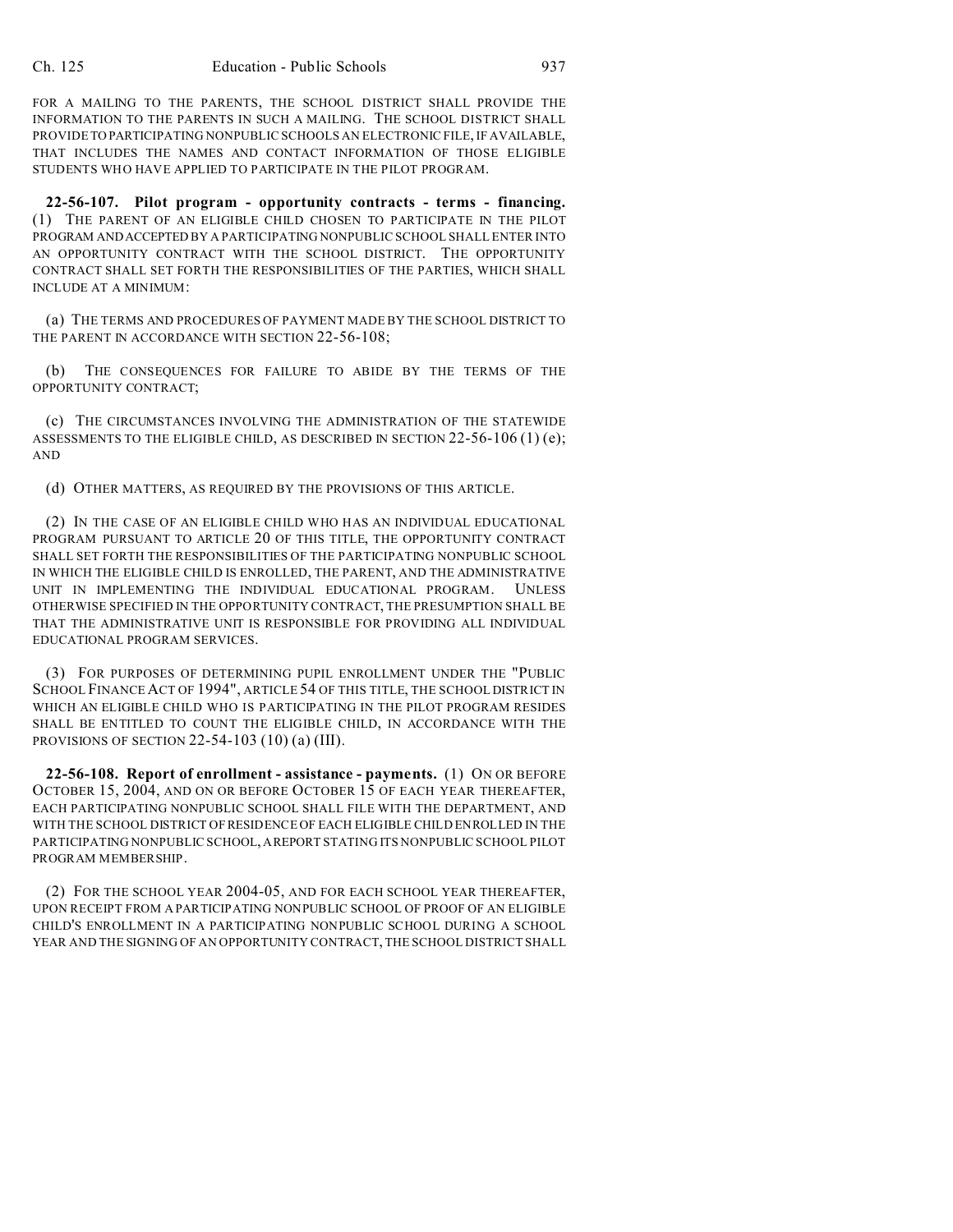PAY PURSUANT TO SUBSECTIONS (3) AND (4) OF THIS SECTION AN AMOUNT EQUAL TO THE LESSER OF THE FOLLOWING:

(a) THE PARTICIPATING NONPUBLIC SCHOOL'S ACTUAL EDUCATIONAL COST PER PUPIL AS EVIDENCED BY AN ANNUAL COST-REPORT AUDIT; OR

(b) (I) SEVENTY-FIVE PERCENT OF THE SCHOOL DISTRICT'S PER PUPIL OPERATING REVENUES, AS DEFINED IN SECTION 22-54-103 (9), IF THE ELIGIBLE CHILD IS ENROLLED IN ONE OF GRADES ONE THROUGH EIGHT;

(II) EIGHTY-FIVE PERCENT OF THE SCHOOL DISTRICT'S PER PUPIL OPERATING REVENUES, AS DEFINED IN SECTION 22-54-103 (9), IF THE ELIGIBLE CHILD IS ENROLLED IN ONE OF GRADES NINE THROUGH TWELVE; OR

(III) THIRTY-SEVEN AND ONE-HALF PERCENT OF THE SCHOOL DISTRICT'S PER PUPIL OPERATING REVENUES, AS DEFINED IN SECTION 22-54-103 (9), IF THE ELIGIBLE CHILD IS ENROLLED IN KINDERGARTEN.

(3) THE SCHOOL DISTRICT SHALL PAY ASSISTANCE TO THE PARENT OF AN ELIGIBLE CHILD WHO IS PARTICIPATING IN THE PILOT PROGRAM AS FOLLOWS: TWENTY-FIVE PERCENT OF THE AMOUNT DESCRIBED IN SUBSECTION (2) OF THIS SECTION IN SEPTEMBER, TWENTY-FIVE PERCENT OF THE AMOUNT IN NOVEMBER, TWENTY-FIVE PERCENT OF THE AMOUNT IN FEBRUARY, AND THE REMAINDER IN MAY.

(4) (a) THE SCHOOL DISTRICT SHALL ISSUE A CHECK FOR EACH PAYMENT DESCRIBED IN SUBSECTION (3) OF THIS SECTION IN THE NAME OF THE ELIGIBLE CHILD'S PARENT. THE SCHOOL DISTRICT SHALL SEND THE CHECK TO THE PARTICIPATING NONPUBLIC SCHOOL IN WHICH THE PARENT'S CHILD IS ENROLLED, AND THE PARENT SHALL RESTRICTIVELY ENDORSE THE CHECK FOR THE SOLE USE OF THE PARTICIPATING NONPUBLIC SCHOOL.

(b) NOTWITHSTANDING THE PROVISIONS OF PARAGRAPH (a) OF THIS SUBSECTION (4), THE SCHOOL DISTRICT MAY WITHHOLD A PAYMENT DESCRIBED IN SUBSECTION (3) OF THIS SECTION IF THE ELIGIBLE CHILD HAS NOT ATTENDED AT LEAST SIXTY PERCENT OF THE SCHOOL DAYS AT THE PARTICIPATING NONPUBLIC SCHOOL DURING THE PRECEDING QUARTERLY PAYMENT PERIOD; EXCEPT THAT THE PROVISIONS OF THIS PARAGRAPH (b) SHALL NOT APPLY DURING THE FIRST QUARTERLY PAYMENT PERIOD IN WHICH THE ELIGIBLE CHILD IS ATTENDING THE PARTICIPATING NONPUBLIC SCHOOL.

**22-56-109. Performance and financial audit - state auditor - report - repeal.** (1) ON OR BEFORE JANUARY 1, 2008, THE STATE AUDITOR SHALL CONDUCT OR CAUSE TO BE CONDUCTED A PERFORMANCE AND FINANCIAL AUDIT OF THE PILOT PROGRAM. THE STATE AUDITOR'S OFFICE SHALL SUBMIT ITS FINDINGS, CONCLUSIONS, AND RECOMMENDATIONS IN THE FORM OF A WRITTEN REPORT TO THE MEMBERS OF THE LEGISLATIVE AUDIT COMMITTEE OF THE GENERAL ASSEMBLY AND TO THE MEMBERS OF THE EDUCATION COMMITTEES OF THE SENATE AND THE HOUSE OF REPRESENTATIVES.

(2) THIS SECTION IS REPEALED, EFFECTIVE JANUARY 15, 2008.

**22-56-110. Report on the program - student achievement - repeal.** (1) A